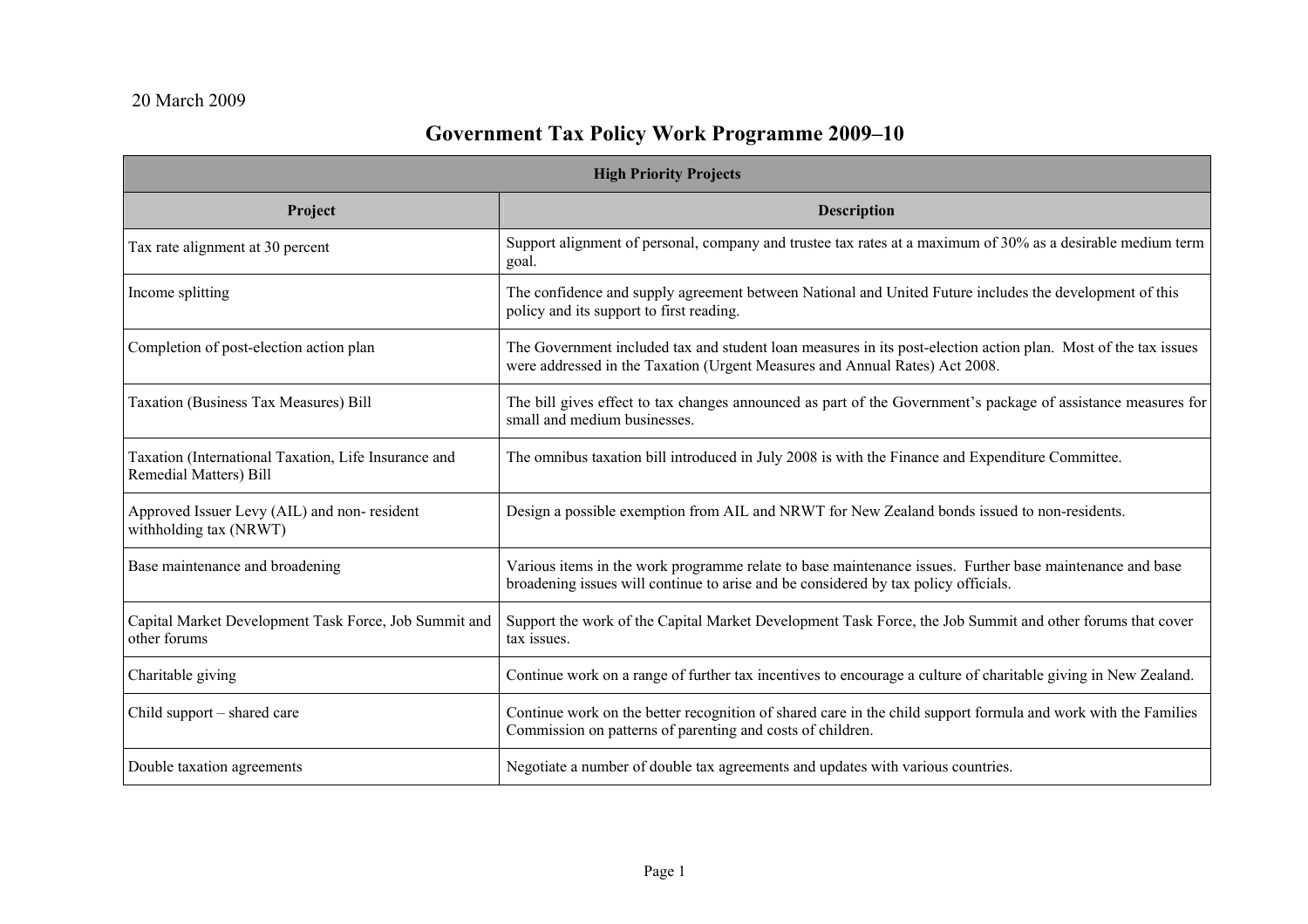| Project                                          | <b>Description</b>                                                                                                                                                                                                                            |
|--------------------------------------------------|-----------------------------------------------------------------------------------------------------------------------------------------------------------------------------------------------------------------------------------------------|
| Imputation                                       | Review current rules on the use of imputation credits and whether companies should be able to stream<br>imputation credits. The review also covers refundability of imputation credits, particularly to charities.                            |
| International tax review                         | Phase II is progressing proposals such as extending the active income exemption to non-portfolio FIFs, branches<br>and financial institutions, and relieving NRWT on dividends paid to non-residents from offshore active income.             |
| Mutual recognition and the Australian tax review | Responding to the invitation from the Australian Treasurer, tax policy officials made a submission in October<br>2008 to the review, "Australia's Future Tax System", making a case for mutual recognition of<br>imputation/franking credits. |
| <b>Transforming Inland Revenue</b>               | Operational projects that require policy support.                                                                                                                                                                                             |

| <b>Other Projects</b>                                                          |                                                                                                                                                                                                                                                                                                             |  |
|--------------------------------------------------------------------------------|-------------------------------------------------------------------------------------------------------------------------------------------------------------------------------------------------------------------------------------------------------------------------------------------------------------|--|
| Project                                                                        | <b>Description</b>                                                                                                                                                                                                                                                                                          |  |
| Annuities and home equity                                                      | Consider possible alternative treatments for annuities and home equity release products.                                                                                                                                                                                                                    |  |
| Anti-money laundering (AML) and Countering the<br>Financing of Terrorism (CFT) | An inter-agency group, led by the Ministry of Justice, is working on establishing an AML/CFT regulatory<br>framework. The framework will help to improve New Zealand's ability to detect and deter financial crime and<br>tax evasion and avoidance.                                                        |  |
| <b>Bank liquidity</b>                                                          | Consider the tax implications associated with bank liquidity.                                                                                                                                                                                                                                               |  |
| Banks – regulatory changes                                                     | Consider changes to the regulatory rules for banks operating in New Zealand where there are possible tax<br>implications.                                                                                                                                                                                   |  |
| Binding rulings                                                                | Consider a number of remedial issues that have been identified.                                                                                                                                                                                                                                             |  |
| Cross-agency projects                                                          | Liaise with a number of government agencies to progress policy where there are tax implications.                                                                                                                                                                                                            |  |
| Capital loss deductions                                                        | Project currently being scoped to develop options to address business concerns about the lack of deductibility<br>of capital losses in certain circumstances. This may include considering depreciation deductions for dealers in<br>land, deductibility of losses on buildings and black hole expenditure. |  |
| Disputes                                                                       | Consider representations by NZICA and the Law Society relating to the dispute resolution and challenge<br>procedures.                                                                                                                                                                                       |  |